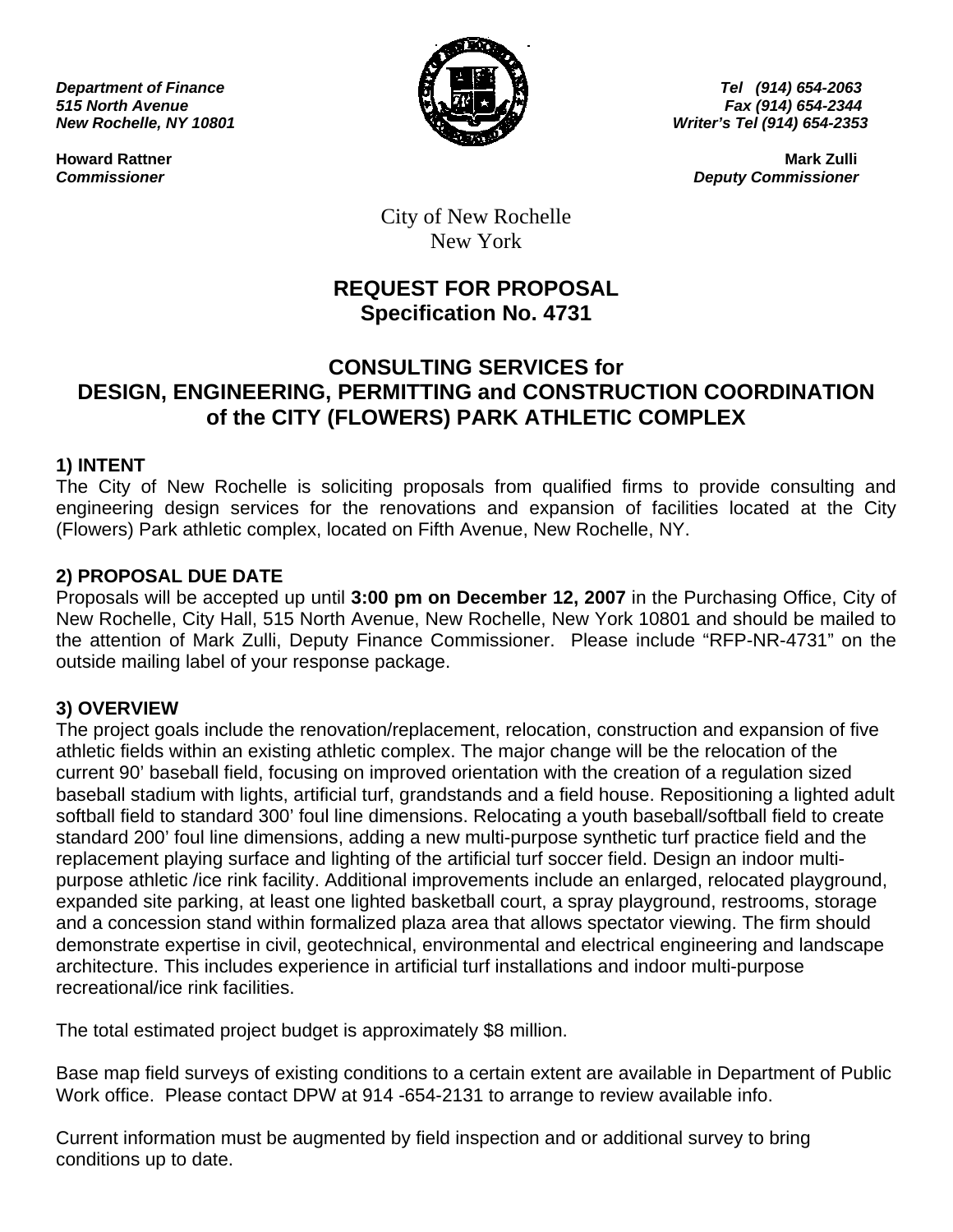### **4) AWARD CRITERIA**

The City of New Rochelle reserves the right to award the contract generated from this RFP to the respondent who presents a proposal that best meets the specifications as listed herein and represents the most beneficial procurement as determined by the City.

The award will be made by the City's RFP Evaluation Committee and shall be based on the respondents qualifications including, but not limited to the following: references, knowledge and interpretation of the City's needs, experience with similar projects.

Proposals will be evaluated on the basis of the following criteria:

### **A. Experience and Qualifications of the Proposer (50 points)**

Consideration will be given to firms (including the individuals assigned to the project) demonstrating strong capabilities, experience and reputation in undertakings similar to those described in this RFP.

 The firm should demonstrate specific expertise in civil, geotechnical, environmental and electrical engineering and landscape architecture. This includes experience in artificial turf installations, indoor multi-purpose recreational/ice rink facilities and the personnel assigned to this project.

### **B. Proposal Completion (25 points)**

Proposal responses will be evaluated on completeness, clarity/accuracy of the information requested, technical approach, and proposal presentation.

### **C. Financial Terms (25 points)**

Consideration will be given to proposals that present the most cost efficient terms to the City over the term of the contract based on the cost and time schedule presented.

The City reserves the right to waive any minor deviation in proposal responses received when such waiver is in the best interests of the City, and reserves the right to modify any requirements, terms or conditions as outlined in this request for proposal (RFP) when such modification(s) is in the best interests of the City.

Proposals will only be accepted from thoroughly competent, experienced and financially qualified individuals or entities as determined solely by the City of New Rochelle. Respondents are responsible for submission of accurate, adequate and clear descriptions of the information requested. Omissions, vagueness or inaccurate descriptions or responses shall not be interpreted in favor of the bidder and shall be grounds for bid rejection.

This document is not an offer to contract but is an RFP as defined herein, to satisfy specific user requirements of the City of New Rochelle. Neither the issuance of the RFP, preparation and submission of a response, nor the subsequent receipt and evaluation of any response by the City of New Rochelle, will commit the City to award a contract to any vendor even if all of the user requirements in the RFP are met. The City may modify these requirements in whole or in part and/or seek additional vendors to submit quotations. Only the execution of a written contract will obligate the City in accordance with the terms and conditions contained in such contract.

Respondents may be required to make a presentation of their qualifications to the committee.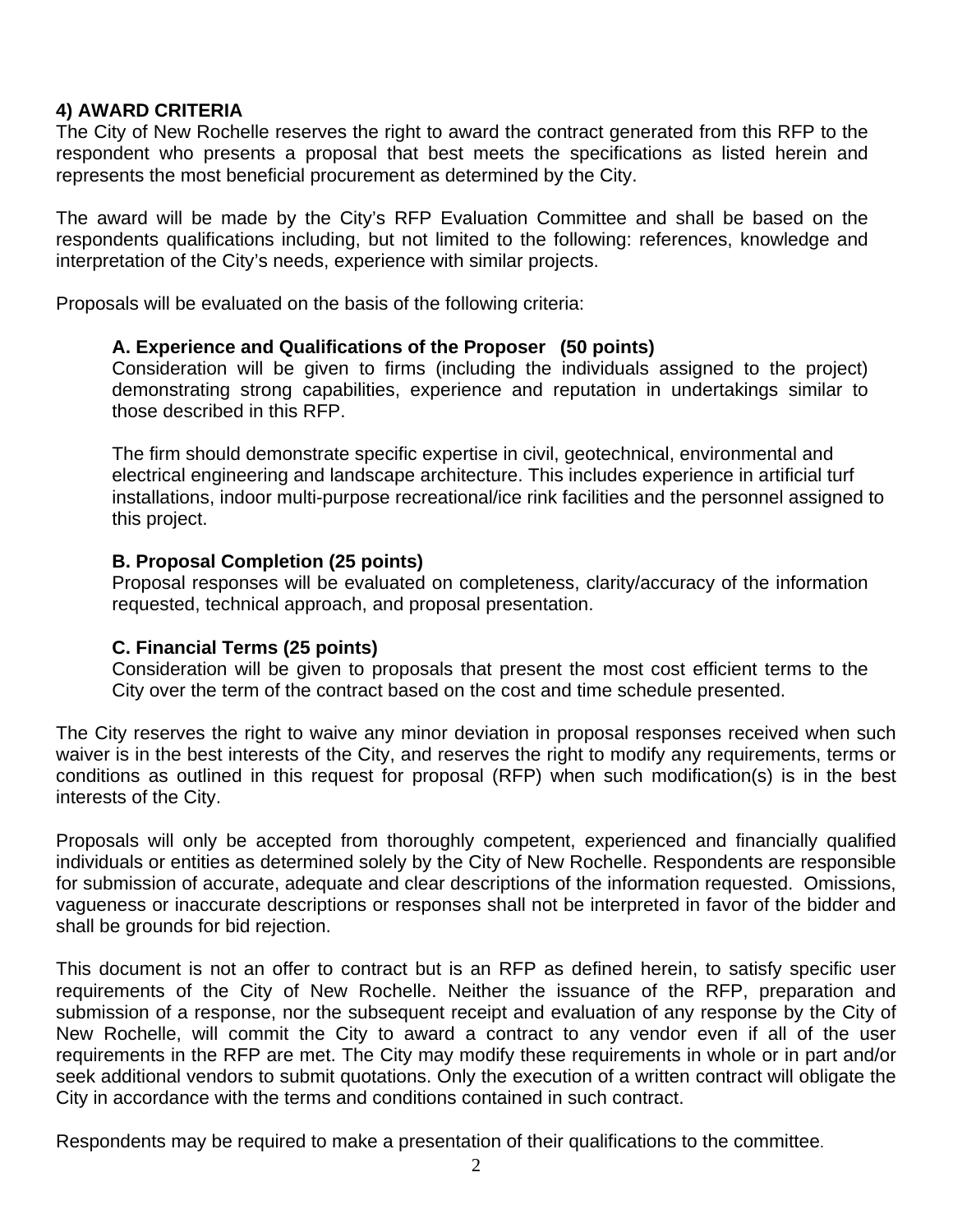## **5) SCOPE OF WORK**

The City is seeking a firm to perform an evaluation of and prepare detailed design and full construction documents for the following:

- 1. Review all available park facility documents, site plans and existing utilities plan.
- 2. Conduct a topographical survey at a one-foot contour interval.
- 3. Conduct a geotechnical investigation as required.
- 4. Documentation of any wetlands and filing of statement(s) of intent with appropriate agencies.
- 5. Determination of various permits required from local, state and federal agencies for planning and project construction.
- 6. Preparation of any necessary storm water permits.
- 7. Preparation of quality (presentation type) drawings for local committee and board presentations and all other required environmental presentations as may be necessary.
- 8. Preparation of schematic designs for all proposed improvements. The consultant will define the City's requirements and develop a preferred surface (artificial or natural grass) design, an indoor multi-purpose recreational/ice rink facility design, field lighting specifications and performance requirements.
- 9. Preparation of preliminary project schedule and cost estimates.
- 10. Preparation of design development drawings for all proposed improvements. Designs shall include, but not be limited to: geotechnical engineering, site design (indoor multi-purpose recreational/ice rink building, perimeter drainage system, field drainage system, site grading and layout), field designs, artificial turf plans and elevations (turf penetration, line marking layout, sub-base), bleachers, refrigeration, air conditioning, heating, ventilation, dehumidification and lighting design, associated controls, water, sewer and electrical services.
- 11. Preparation of intermediate and final project schedules and cost estimates.
- 12. Preparation of presentation quality drawings to the City.
- 13. Preparation of contract drawings and bid documents. It should be noted that the project may be bid in multiple contracts, which the consultant will be required to administer and coordinate during construction. Consultant shall provide artificial turf and indoor multipurpose recreational/ice rink specifications that set forth contractor performance guarantees and warranties.
- 14. Provide construction coordination services.
- 15. Meet with City representative(s) on a weekly basis during the design phase and weekly project meetings during the construction phase. The consultant shall prepare minutes of each meeting for distribution.
- 16. Formal presentations to the City will be made by the consultant. The consultant will be required to attend meetings with locals boards and committees when so requested by the City.
- 17. The consultant shall prepare presentation quality drawings for the above meetings, as required. At the appropriate levels of schematic design, design development and construction documentation, the consultant shall provide five-hard copies and one electronic copy of all documents outlined above, excepting the presentation documents. All reports shall be prepared in the Microsoft Office format. All electronically generated drawings shall be submitted in .dwg, .dxf and AutoCAD formats.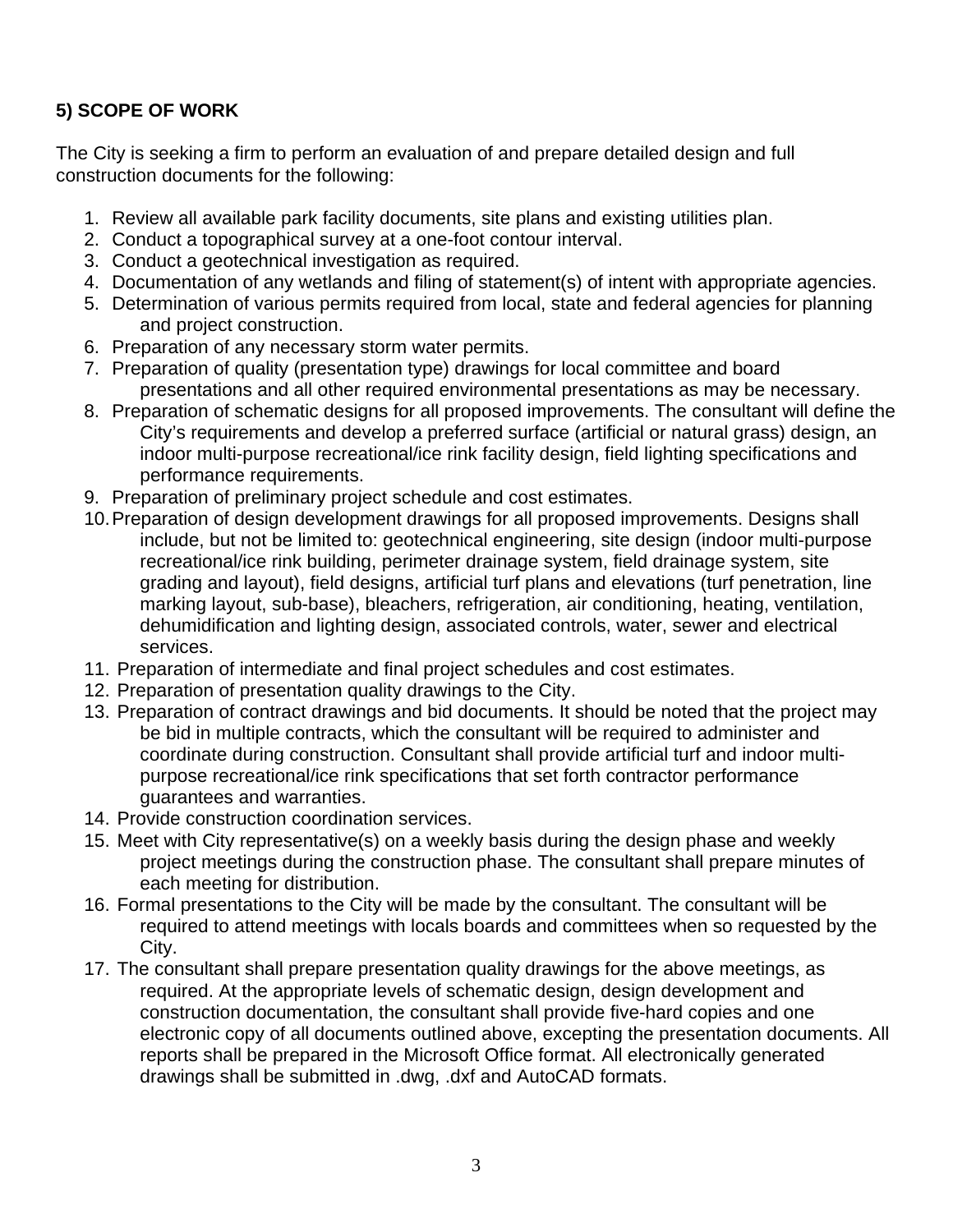PROJECT SCHEDULE: This is a high priority project for the City of New Rochelle and time is of the essence because the successful completion of the athletic complex is critical to the community athletic sports schedule.

Projected project milestones are as follows:

- Proposals Due December 13, 2007
- Award of Design Contract December 20, 2007
- Completion of Preliminary Design February 7, 2008
- Completion of Phase 1 (Skidelsky Field) Construction Documents Turf & Lights March 3, 2008
- Award Phase 1 Construction Contract April 15, 2008
- Complete Phase 1 Construction August 15, 2008
- Total Project to be Completed by September 2009

The foregoing requires extensive topographic and site survey work, the consultant will be expected to posses the ability to provide those licensed services.

## **6) PROPOSAL CONTENT/FORMAT**

The proposal should include all of the following elements to coincide with the RFP:

- 1. A history and description of the firm indicating principal business of firm and complete description of in-house services. Include detailed information on how the firm meets the qualification and scope of work requirements as listed herein. Include the resumes of the individuals that will be assigned to the project.
- 2. List the artificial turf and ice rink consultant(s) and any other specialists that will be utilized on this project as a sub-contractor to the firm. Submit complete description of the consultant firms, resumes of their key individuals who will be assigned to this project and their specific roles in the project.
- 3. Provide a list and description of similar project experience on artificial turf, indoor multi-purpose recreational/ice rink buildings and drainage/utility designs for the primary firm that demonstrate the firm's qualifications for this project.
- 4. Provide a list of current clients including the name of the principal-in-charge, their mailing and e-mail addresses and telephone number.
- 5. Provide a detailed schedule for accommodating the project work with the schedule outlined in the RFP. Describe the organization and responsibilities of the primary firm and the consultants.
- 6. Provide a fee proposal for work outlined in Section 5, Scope of Work.
- 7. Provide one (1) original and five (5) copies of your proposal response.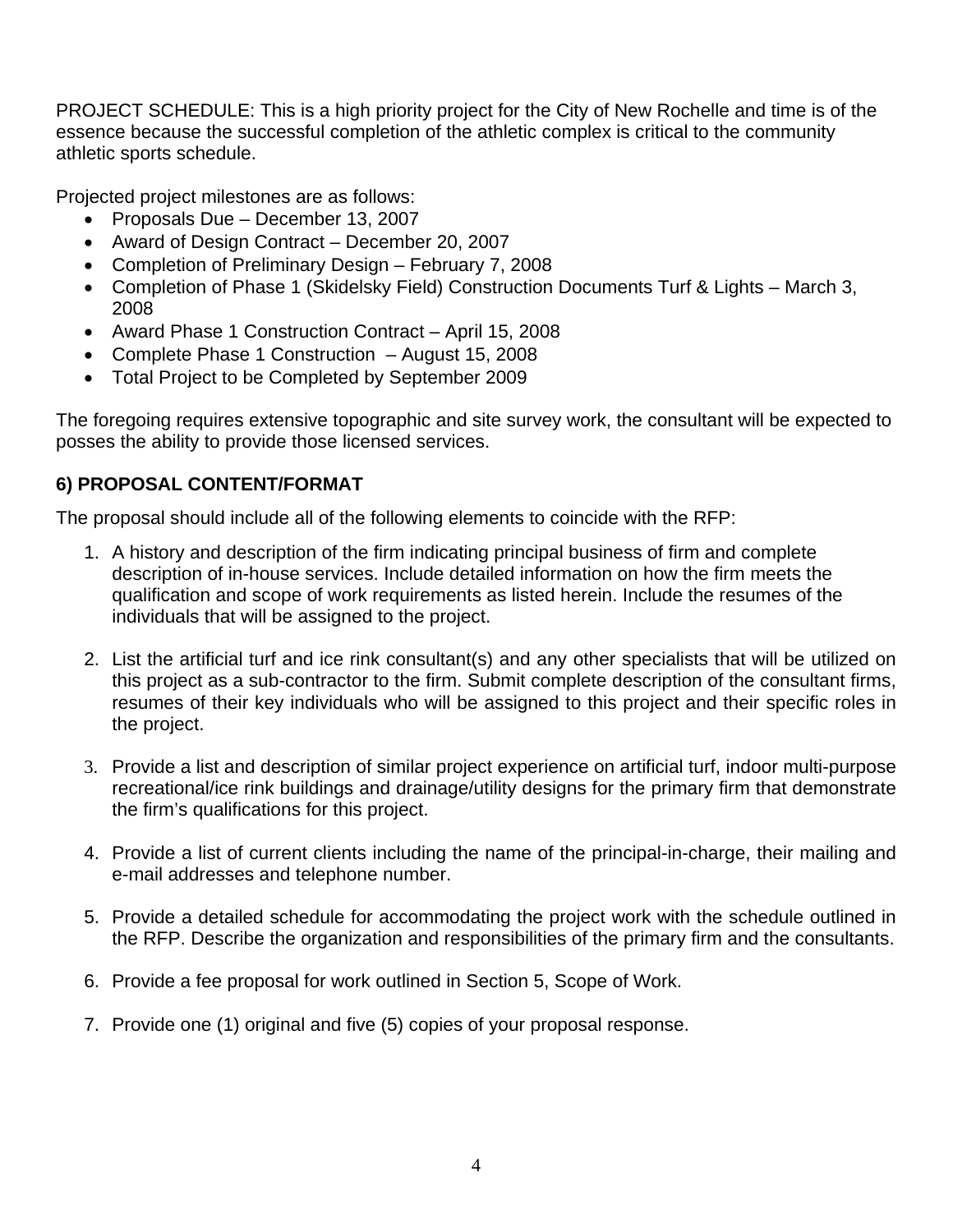## **7) CITY CONTACT PERSON and PROJECT TEAM**

The project team for the City includes the following:

- City Manager Clerk of the Works
- Commissioner of Parks & Recreation Project administration, community liaison and interagency coordination
- Deputy Commissioner of Public Works/ City Engineer Construction supervision and technical guidance
- Engineering /GIS Technician Research of in-house historical records and document search

If there are any questions concerning this Request for Proposal, please contact Bill Zimmermann, Commissioner of Parks & Recreation at (914) 654-2092.

## **8) LIABILITY REQUIREMENTS**

The successful bidder shall supply and maintain insurance which defends, indemnifies and holds harmless the City of New Rochelle, its officers, employees and agents from and against any and all liability, damage claims, demands, costs, judgments, fees, attorney's fees or loss arising directly out of acts or omissions hereunder by the contractor or third party under the direction or control of the contractor. The successful bidder must furnish the City with Certificate of Insurance prior to commencement of work. The required coverage shall not be less than the following:

> **Workers Compensation Statuary Requirements General Liability \$2,000,000 Automobile Liability \$1,000,000 Errors and Omissions \$1,000,000**

**NY State Disability 6 Statuary Requirements "Contractual Liability" Must be printed on Certificate**

INSURANCE CERTIFICATES SHALL NAME THE CITY OF NEW ROCHELLE AS ADDITIONAL INSURED PARTY AND SHALL STATE THAT ALL COVERAGE SHALL BE PRIMARY TO ANY OTHER INSURANCE COVERAGE HELD BY THE CITY

"The City of New Rochelle is named as an additional insured party for all general and excess liability coverage based on the contractual liability of the named insured. Such general and excess liability coverage shall be primary to any other coverage carried by the City of New Rochelle with respects to acts or omissions of the named insured."

It is intended by the parties hereto that the general and excess liability insurance provided by the contractor shall be primary to any other coverage carried by the City of New Rochelle with respect to liability coverage arising out of any act or omissions by the contractor. The City of New Rochelle will be named as an additional insured. Nothing contained herein shall be construed as making said general and excess liability insurance primary insurance for acts or omissions of the City of New Rochelle."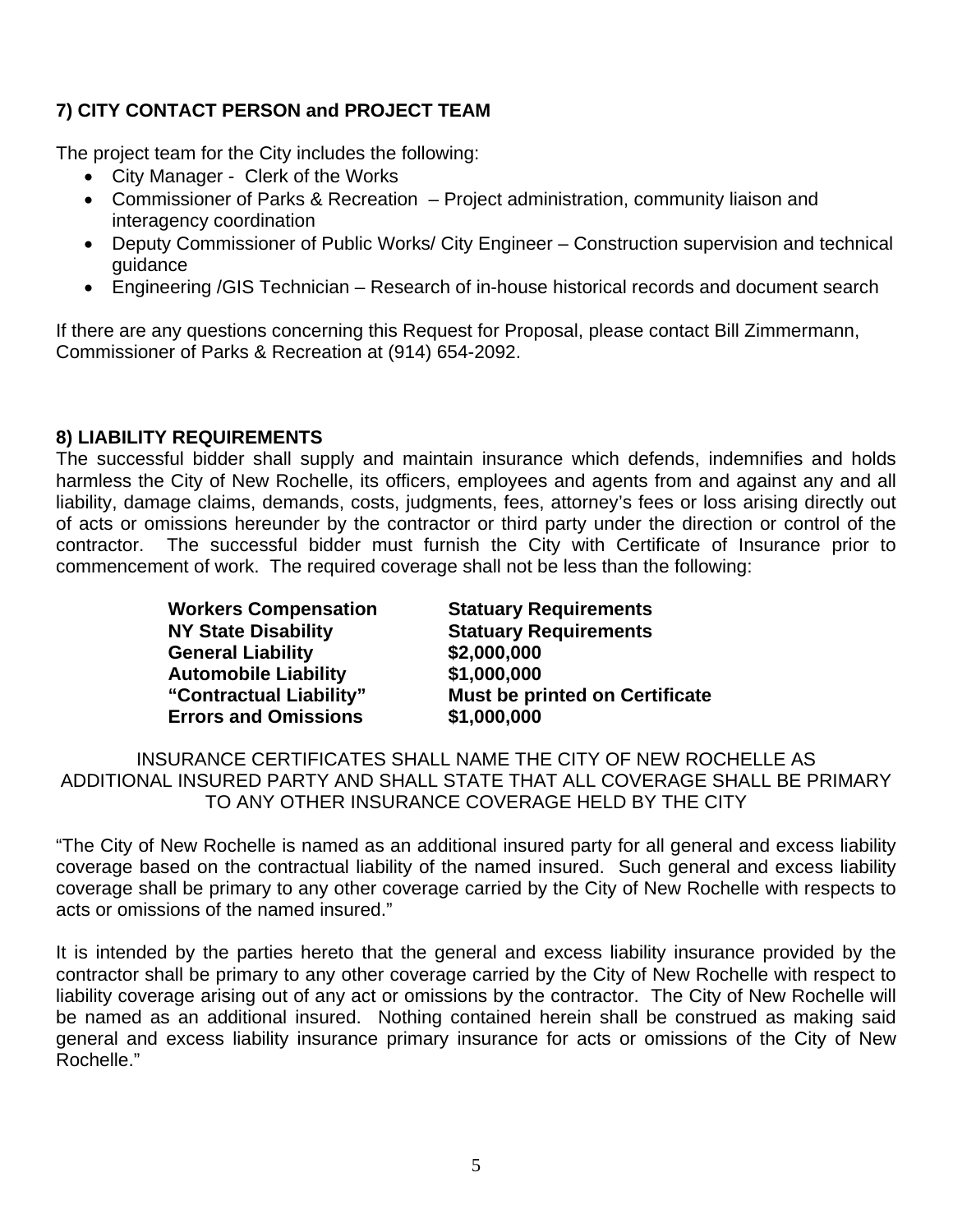**New York Law and Venue. This contract shall be construed under the laws of the State of New York. All claims, actions, proceedings, and lawsuits brought in connection with, arising out of, related to, or seeking enforcement of this contract shall be brought in the Supreme Court of the State of New York, Westchester County.** 

In addition, all City contractors not incorporated in the State of New York shall produce a **Certificate to Do Business in the State of New York from the New York Secretary of State** prior to executing their contract with the City.

### **9) CANCELLATION**

Any violation of the terms, conditions, requirements and/or non-performance of the agreement resulting from this RFP shall result in immediate cancellation. The agreement may be canceled by the City for any other reason(s) upon 30 days written notice.

## **10) ADDITIONAL TERMS and CONDITIONS**

a) The successful bidder must comply with all Federal, State, and City of New Rochelle statues and codes as may be applicable to the scope of work detailed herein, including all labor laws.

b) All bidders must quote their fees in the proposal response clearly labeled "Cost Summary Section".

c) Proposals and prices must remain valid for three (3) months.